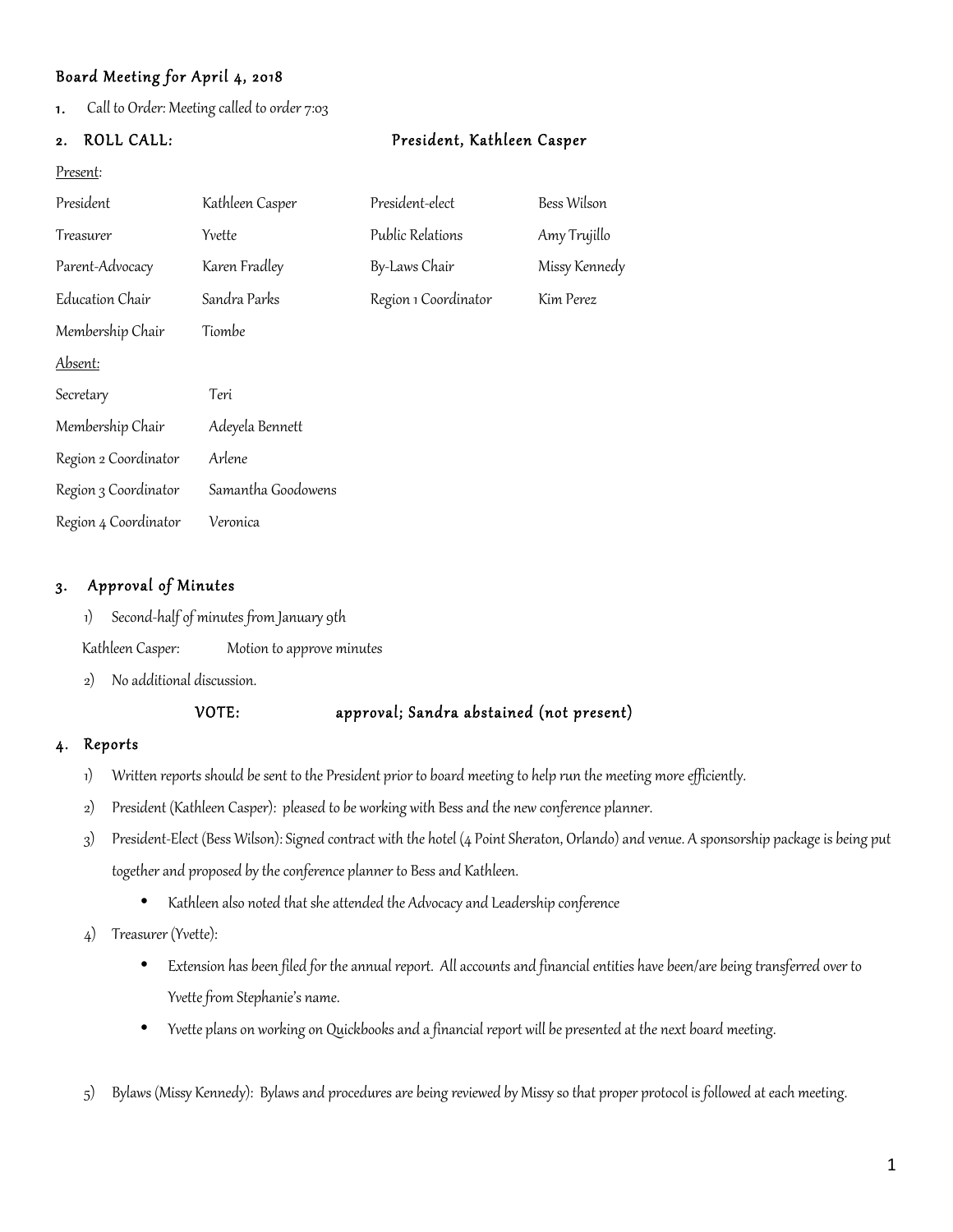- 6) Public Relations: (Amy Trujillo): Newsletter is set to go out within the next week. Regional events, educational events should be sent to her to add. Kathleen noted how well Amy is doing in publicizing FLAG through social media outlets and our newsletter.
- 7) Membership (Timobe): Present, no report
- 8) Advocacy (Vivianna): Not present
- 9) Education Chair (Sandra Parks): Sandra is looking for ideas as to guide regional coordinators as to what she can help with and what her responsibilities are as the chair. Region 1 (Kim) suggested topics/information begin added to the newsletter where our members can comment, respond, or elicit information would be a good idea as a place to start. Sandra has two proposals that she put forth to the board:
	- a. Conduct strand and state meetings regarding gifted students who are minorities throughout the state
	- b. Conduct 4 regional meetings regarding best practice, available resources, etc.
- 10) Region 1 Coordinator (Kim): Center for only gifted students is opening for 9<sup>th</sup> and 10<sup>th</sup> graders in Tallahassee. Teachers have been given the opportunity to take gifted endorsement courses so that there are teachers in all subject area content specialized in gifted education.
- 11) Region 2 Coordinator (Arlene): Not present
- 12) Region 3 Coordinator (Samantha): Not present, but written report provided prior to meeting
- 13) Region 4 Coordinator (Veronica): Not present

### 5. Old Business

- 1) Conflict of interest forms need to be completed and sent to Kathleen immediately.
- 2) To be a board member, you must be a paid member of FLAG
- 3) Advocacy Leadership Conference (Kathleen in attendance) minutes:
	- a. Presenters focused on the excellence gap; high achievers versus gifted students
	- b. Conference seemed to steer away from standardized test scores and focus on the holistic view of a gifted student; how to promote gifted education in a standardized testing environment
	- c. Lobbying:
		- i. Javitz Grant to be renewed and fully funded; Funded but not enough
		- ii. Higher Education Act: review wording as to how Title 1 & 2 funds are being used specifically for gifted education
	- d. Kathleen will attend the SENG conference in California as a representative of FLAG.

#### 6. New Business

- 1) Wild Apricot fee has increased (940\$/annual). Board is open to new suggestions for a different organization that can complete the same tasks that Wild Apricot does, however, at a lower fee.
- 2) Insurance went down. Past budget was over allocated for this, so that offset the cost of Wild Apricot. The insurance decrease is a result of an annual discount offered for longevity of membership.
- 3) Conference contract for venue has been confirmed.
	- a. First floor will be used on Friday and Saturday (October  $5^{th}$  &  $6^{th}$ , 2018).